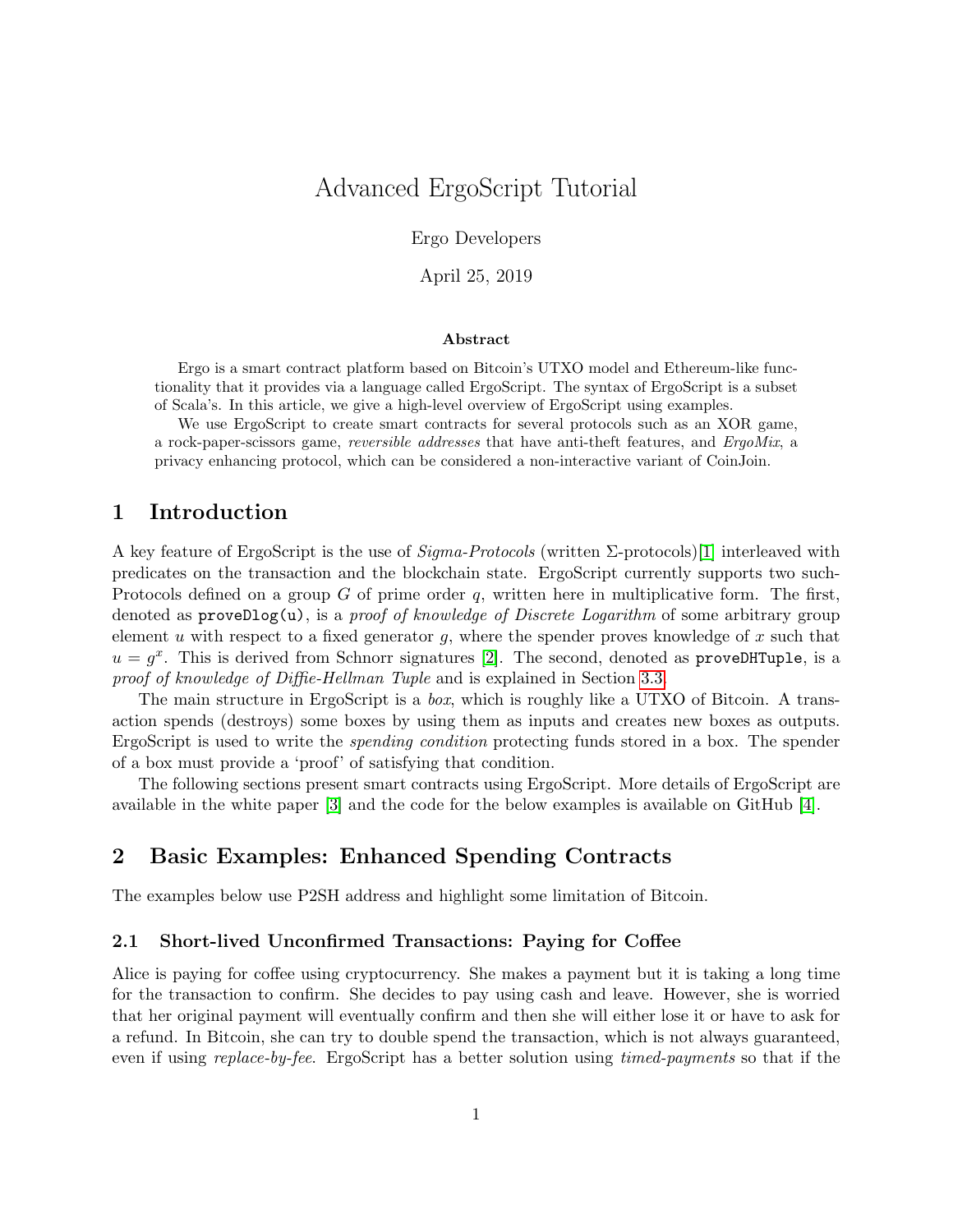transaction is not confirmed before a certain height, it is no longer valid. Timed-payments require Alice's funds be stored in a timed address, which is the P2SH of the following script:

#### alice && HEIGHT <= getVar[Int](1).get

Here alice is a named constant representing her public key. Any funds deposited to this address can only be spent if the spending transaction satisfies following:

- 1. Context variable with id 1 of the box being spent must contain an integer, say i.
- 2. The height at mining should be less than or equal to i.

Observe that if the transaction is not mined before height i then the transaction becomes invalid. When paying at a coffee shop, for example, Alice can set i close to the height h at the time of broadcast, for instance,  $i = h + 10$ . Alice can still send non-timed payments by making i very large. Since the context variables are part of the message in constructing the zero-knowledge proof, a miner cannot change it (to make this transaction valid).

#### 2.2 Hot-Wallet Contracts: Reversible Addresses

We create a useful primitives called *reversible addresses*, designed for storing funds in a hot-wallet. Any funds sent to a reversible address can only be spent in way that allows payments to be reversed for a certain time. The idea was proposed for Bitcoin [\[5\]](#page-10-4) (using the moniker R-addresses) and requires a hardfork. In ErgoScript, however, this can be done natively.

To motivate this feature, consider managing the hot-wallet of a mining pool or an exchange. Funds withdrawn by customers originate from this hot-wallet. Being a hot-wallet, its private key is succeptible to compromise. One day you discover several unauthorized transactions from the hot-wallet, indicating a breach. You wish there was a way to reverse the transactions and cancel the withdraws but alas this is not the case. In general there is no way to recover the lost funds once the transaction is mined, even if the breach was discovered within minutes.

We would like that in the event of such a compromise, we are able to save all funds stored in this wallet and move them to another address, provided that the breach is discovered within a specified time (such as 24 hours) of the first unauthorized withdraw.

To achieve this, we require that all coins sent from the hot-wallet (both legitimate and by the attacker) have a 24 hour cooling-off period, during which the created boxes can only be spent by a trusted private key that is was selected before the compromise occurred. This trusted key must be different from the hot-wallet private key and should ideally be in cold storage. After 24 hours, these boxes become 'normal' and can only be spent by the receiver.

This is done by storing the hot-wallet funds in a special type of address denoted as *reversible*. Assume that alice is the public key of the hot-wallet and carol is the public key of the trusted party. Note that the trusted party must be decided at the time of address generation and cannot be changed later. To use a different trusted party, a new address has to be generated. Let blocksIn24h be the estimated number of blocks in a 24 hour period. A reversible address is a P2SH address whose script encodes the following conditions:

- 1. This input box can only be spent by alice.
- 2. Any output box created by spending this input box must have in its register  $R_5$  a number at least blocksIn24h more than the current height.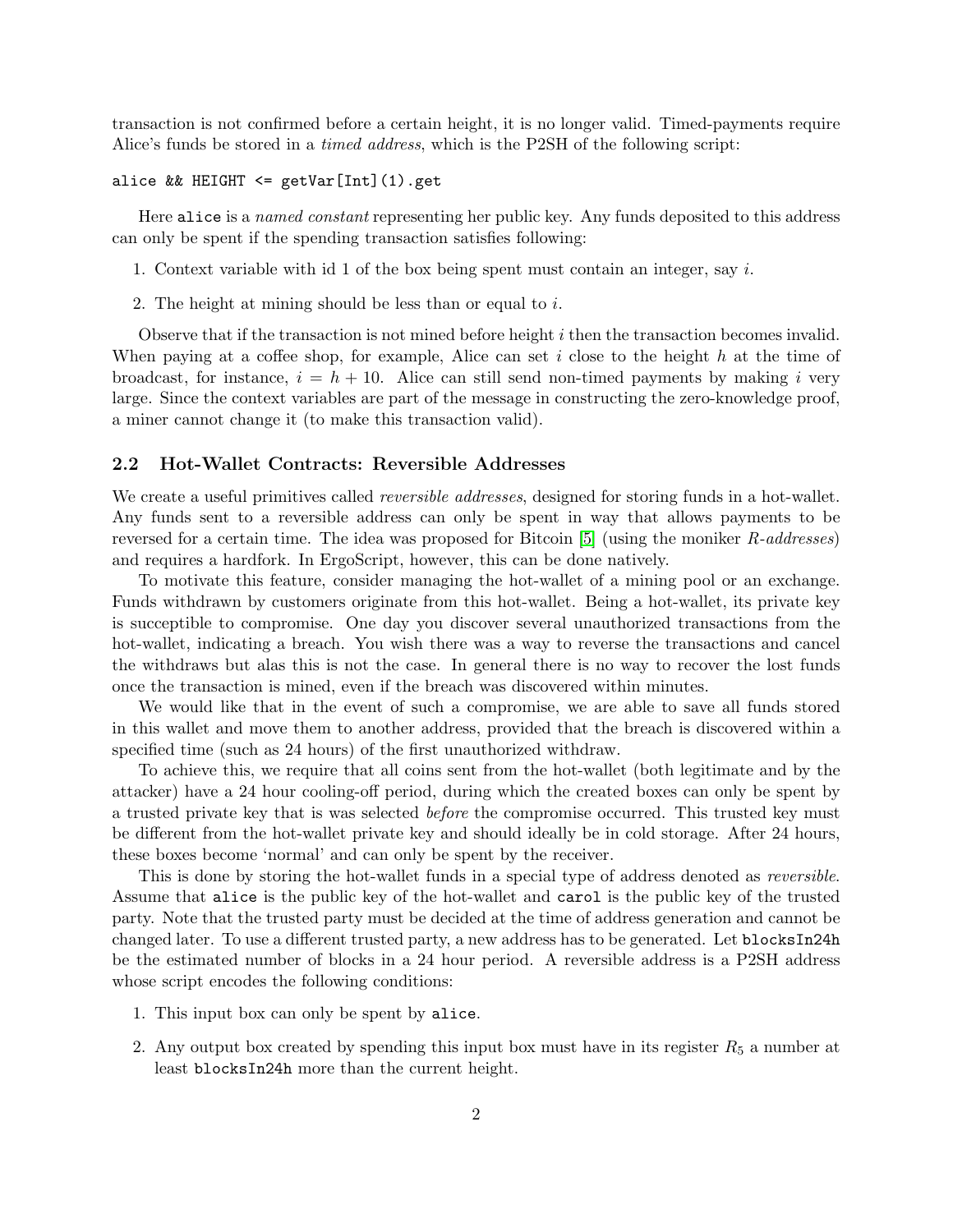- 3. Any output box created by spending this input box must be protected by a script requring the following:
	- (a) Its register  $R_4$  must have an arbitrary public key called bob.
	- (b) Its register  $R_5$  must have an arbitrary integer called bobDeadline.
	- (c) It can only be spent spent by carol if  $HEIGHT <$  bobDeadline.
	- (d) It can only be spent by bob if HEIGHT  $>$  bobDeadline.

Thus, all funds sent from such addresses have a temporary lock of blocksIn24h blocks. This can be replaced by any other desired value but it must be decided at the time of address generation. Let bob be the public key of a customer who is withdrawing. The sender (alice) must ensure that register  $R_4$  of the created box contains bob. In the normal scenario, bob will be able to spend the box after roughly blocksIn24h blocks (with the exact number depending on bobDeadline).

If an unauthorized transaction from alice is detected, an "abort procedure" is triggered via carol: all funds sent from alice and in the locked state are suspect and need to diverted elsewhere.

To create a reversible address, first create a script, withdrawScript, with the following code:

```
val bob = SELF.R4[SigmaProp].get // public key of customer withdrawing
val bobDeadline = SELF.R5[Int].get // max locking height
(bob && HEIGHT > bobDeadline) || (carol && HEIGHT <= bobDeadline)
```
Let feeProposition be the script of a box that pays mining fee and maxFee be the maximum fee allowed in one transaction. The reversible address is the P2SH address of the following script:

```
val isChange = {(out:Box) => out.propositionBytes == SELF.propositionBytes}
val isWithdraw = \{(out:Box) =>
  out.R5[Int].get >= HEIGHT + blocksIn24h &&
  out.propositionBytes == withdrawScript
}
val isFee = \{(out:Box) => out.propositionBytes == feeProposition}
val isValid = \{(out:Box) \implies isChange(out) \mid | isWithout(out) \mid | isFee(out)\}val totalFee = OUTPUTS.fold(0L, {
    (x:Long, b:Box) \Rightarrow if (isFee(b)) x + b.value else x}
\lambdaalice && OUTPUTS.forall(isValid) && totalFee <= maxFee
```
#### 2.3 Cold-Wallet Contracts: Limiting Spending Capacity

Assume an address is protected by 2 private keys, corresponding to the public keys alice and bob. For security, we want the following conditions to hold:

- 1. One key can spend at most 1% or 100 Ergs (whichever is higher) in one day.
- 2. If both keys are spending then there are no restrictions.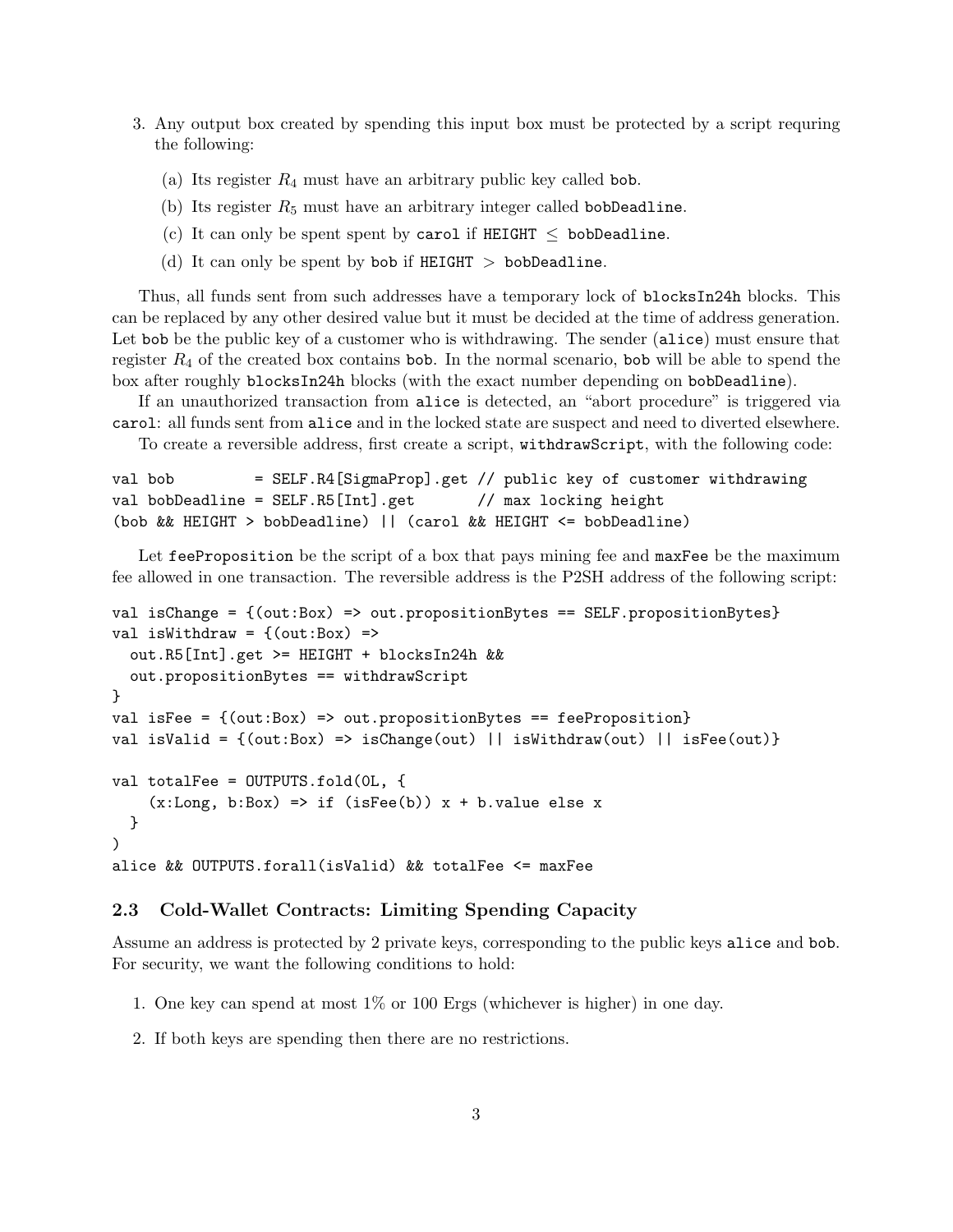Let blocksIn24h be the number of blocks in 24 hours. Instead of hardwiring  $1\%$  and  $100$  Ergs, we will use the named constants percent and minSpend respectively. The cold-wallet address is the P2SH address of the following script:

```
val storedStartHeight = SELF.R4[Int].get // block at which the period started
val creationHeight = SELF.creationInfo._1 // creation height
val startHeight = min(creationHeight, storedStartHeight)
val notExpired = HEIGHT - startHeight <= blocksIn24h // expired if 24 hrs passed
val min = SELF.R5[Long].get // min Balance needed in this period
val ours:Long = SELF.value - SELF.value * percent / 100
val keep = if (ours > minSpend) ours else 0L // topup should keep min >= keep
val nStart:Int = if (notExpired) start else HEIGHT
val nMin:Long = if (notExpired) min else keep
val out = OUTPUTS(0)val valid = INPUTS.size == 1 && out.propositionBytes == SELF.propositionBytes &&
  out.value >= nMin && out.R4[Int].get >= nStart && out.R5[Long].get == nMin})
(alice \& b \& b) || ((alice || bob) \& k \text{ min} \& b = k \text{ e} \& k \text{ (mMin)} = 0 \text{ (aid)})
```
Spending from this address is done in periods of 24 hours or more such that the maximum spendable is a fixed fraction of the amount at the beginning of the period. We do this by requiring the spending transaction to have an output with value greater than the minumum (which is stored in  $R_5$ ) and paying back to the same address. The start of the current period is stored in  $R_4$ . Both registers are copied to the new output within the same period and get new values for if the current period has expired.

### 3 Two-party Protocols

We focus on two-round, two-party protocols. In the first round, the first party, Alice, initiates the protocol by creating a box protected by a script encoding the protocol rules. In the second round, the second party, Bob, completes the protocol by spending Alice's box usually with one of his own and creating additional boxes that encode the final state of the protocol.

All the protocols here allow the first round to be offchain in the sense that Alice's box creation may be deferred until the time Bob actually participates in the protocol. Alice instead sends her box-creation transaction to Bob, who will then publish both transactions at a later time.

#### 3.1 The XOR Game

We describe a simple game called "Same or Different" or the XOR game. Alice and Bob both submit a coin each and select a bit independently. If the bits are same, Alice gets both coins, else Bob gets both coins. The game consists of 3 steps.

1. Alice commits to a secret bit a as follows. She selects a random bit-string s and computes her commitment  $k = H(s||a)$  (i.e., hash after concatenating s with a).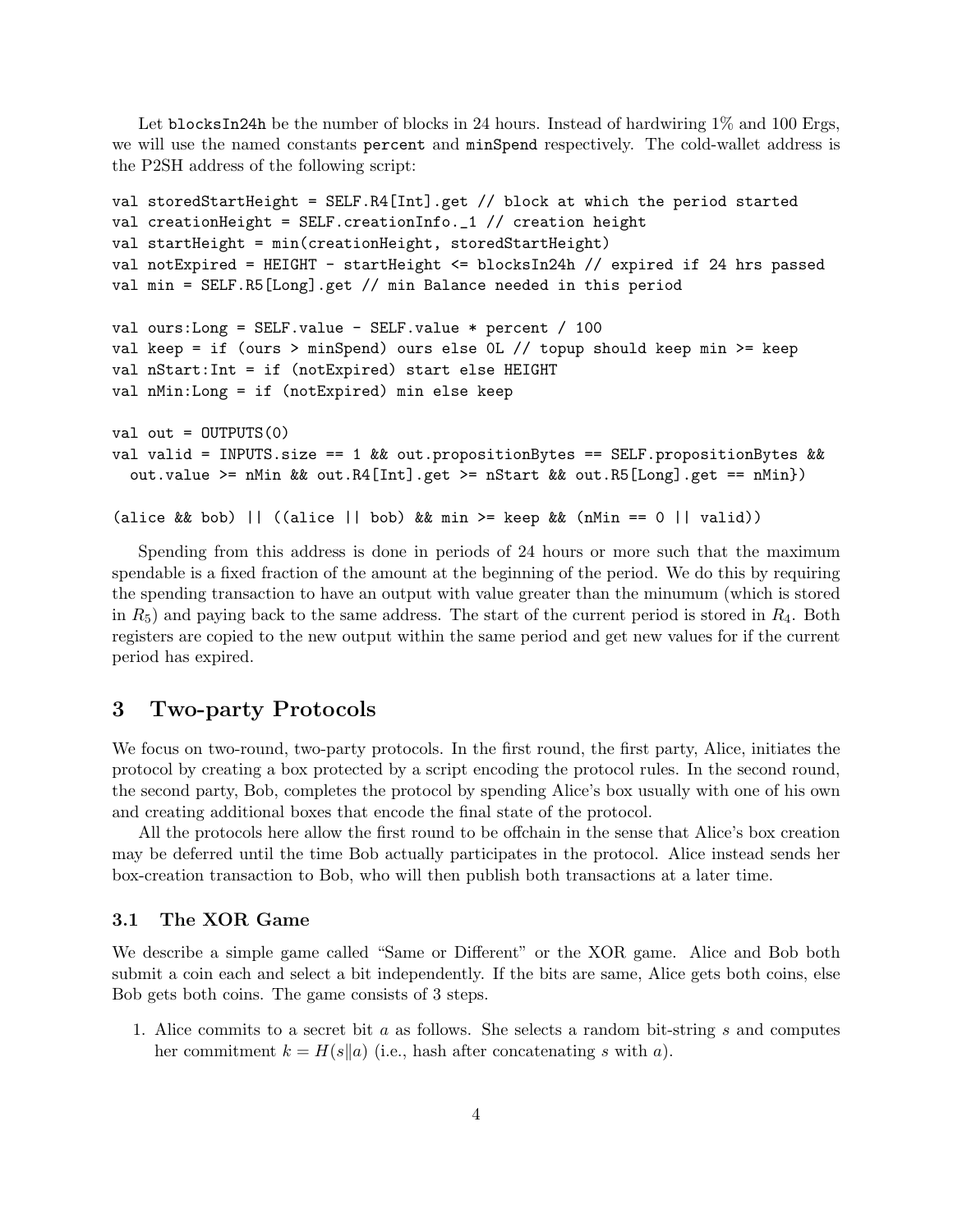She creates an unspent box called the *half-game output* containing her coin and commitment k. This box is protected by a script called the half-game script given below. Alice waits for another player to join her game, who will do so by spending her half-game output and creating another box that satisfies the conditions given in the half-game script.

- 2. Bob joins Alice's game by picking a random bit b and spending Alice's half-game output to create a new box called the full-game output. This new box holds two coins and contains b (in the clear) alongwith Bob's public key in the registers. Note that the full-game output must satisfy the conditions given by the half-game script. In particular, one of the conditions requires that the full-game output must be protected by the full-game script (given below).
- 3. Alice opens k offchain by revealing s, a and wins if  $a = b$ . The winner spends the full-game output using his/her private key and providing s and a as input to the full-game script.

If Alice fails to open k within a specified deadline then Bob automatically wins.

The full-game script encodes the following conditions: The registers  $R_4$ ,  $R_5$  and  $R_6$  are expected to store Bob's bit b, Bob's public key (stored as a proveDlog proposition) and the deadline for Bob's automatic win respectively. The context variables with id 0 and 1 (provided at the time of spending the full-game box) contain s and a required to open Alice's commitment  $k$ , which alongwith Alice's public key alice is used to compute fullGameScriptHash, the hash of the below script:

```
val s = getVar[Coll[Byte]](0).get // bit string sval a = getVar[Byte](1).get // bit a (represented as a byte)
val b = SELF.R4[Byte].get // bit b (represented as a byte)
val bob = SELF.R5[SigmaProp].get // Bob's public key
val bobDeadline = SELF.R6[Int].get
(bob && HEIGHT > bobDeadline) ||
(blake2b256(s ++ Col1(a)) == k & (alice & a == b || bob & a != b))
```
The above constants are used to create halfGameScript with the following code:

```
val out = OUTPUTS(0)
val b = out.R4[Byte].get
val bobDeadline = out.R6[Int].get
val validBobInput = b == 0 || b == 1validBobInput && blake2b256(out.propositionBytes) == fullGameScriptHash &&
OUTPUTS.size == 1 && bobDeadline >= HEIGHT+30 && out.value >= SELF.value * 2
```
Alice creates her half-game box protected by halfGameScript, which requires that the transaction spending the half-game box must generate exactly one output box with the following properties:

- 1. Its value must be at least twice that of the half-game box.
- 2. Its register  $R_4$  must contain a byte that is either 0 or 1. This encodes Bob's choice b.
- 3. Its register  $R_6$  must contain an integer that is at least 30 more than the height at which the box is generated. This will correspond to the height at which Bob automatically wins.
- 4. It must be protected by a script whose hash equals fullGameScriptHash.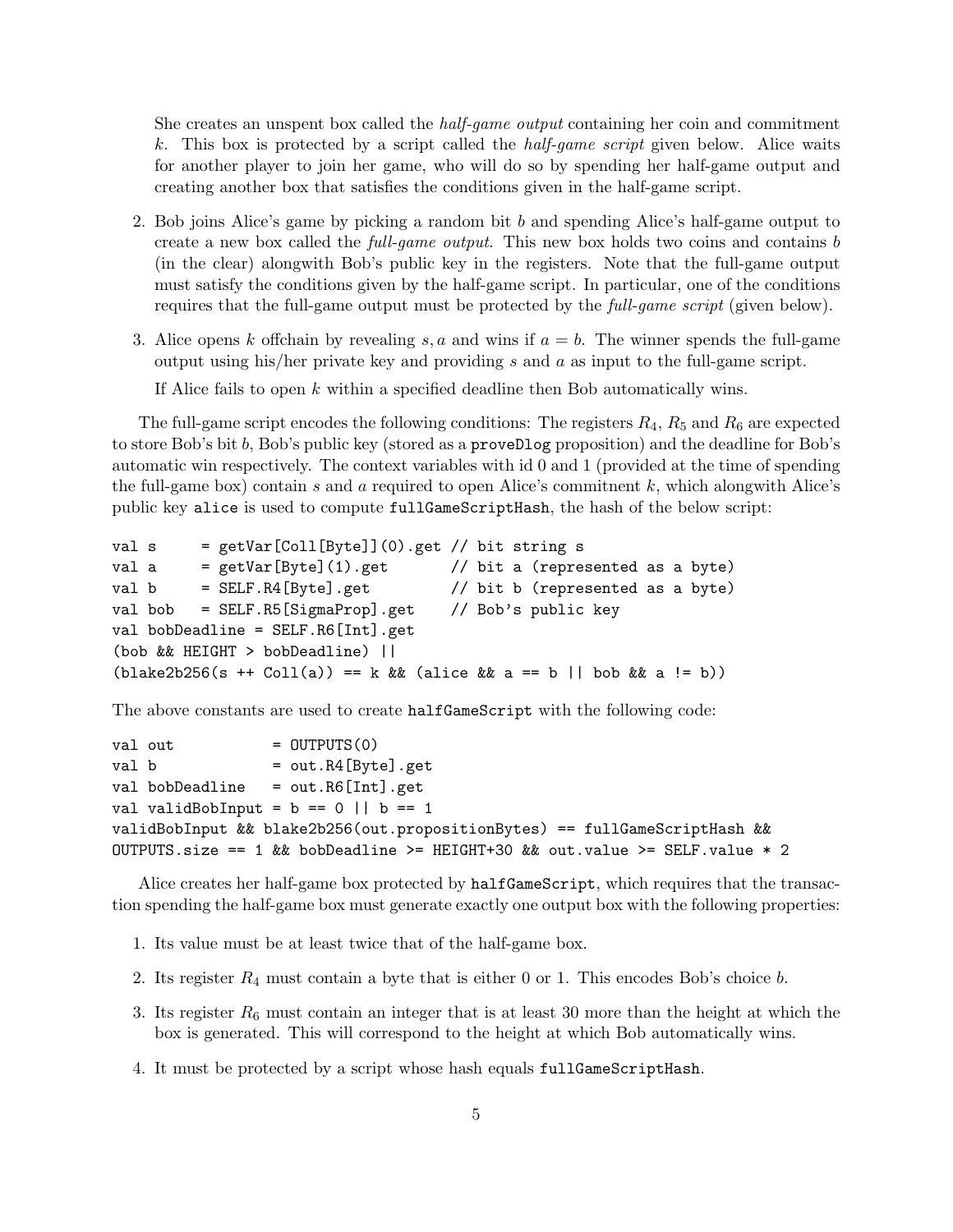The game ensure security and fairness as follows. Since Alice's choice is hidden from Bob when he creates the full-game output, he does not have any advantage in selecting b. Secondly, Alice is guaranteed to lose if she commits to a value other than 0 or 1 because she can win only if  $a = b$ . Thus, the rational strategy for Alice is to commit to a correct value. Finally, if Alice refuses to open her commitment, then Bob is sure to win after the deadline expires.

#### 3.2 Rock-Paper-Scissors Game

Compared to Rock-Paper-Scissors (RPS), the XOR game is simpler (and efficient) because there is no draw condition and for this reason should be prefered in practice. However, it is useful to consider the RPS game as an example of more complex protocols.

Let  $a, b \in \mathbb{Z}_3$  be the choices of Alice and Bob, with the understanding that 0, 1 and 2 represent rock, paper and scissors respectively. If  $a = b$  then the game is a draw, otherwise Alice wins if  $a-b \in \{1,-2\}$  else Bob wins. The game is similar to XOR, except that Bob generates two outputs to handle the draw case (where each player gets one output). Alice's commitment  $k = H(a||s)$  and public key alice is used in generating fullGameScriptHash, the hash of the following script:

```
val s = getVar[Coll[Byte]](0).get // Alice's secret byte string s
val a = getVar[Byte](1).get // Alice's secret choice a (represented as a byte)
val b = SELF.R4[Byte].get // Bob's public choice b (represented as a byte)
val bob = SELF.R5[SigmaProp].get
val bobDeadline = SELF.R6[Int].get // after this, it becomes Bob's coin
val drawPubKey = SELF.R7[SigmaProp].get
val valid_a = (a == 0 || a == 1 || a == 2) && blake2b256(s ++ Coll(a)) == k
(bob && HEIGHT > bobDeadline) || {valid_a &&
  if (a == b) drawPubKey else {if ((a - b) == 1 || (a - b) == -2) alice else bob}}
```
To start the game, Alice creates a box protected by the script given below:

```
OUTPUTS.forall{(out:Box) =>
  val b = out.R4[Byte].get
  val bobDeadline = out.R6[Int].get
  bobDeadline >= HEIGHT+30 && out.value >= SELF.value &&
  (b == 0 || b == 1 || b == 2) & &
  blake2b256(out.propositionBytes) == fullGameScriptHash
} && OUTPUTS.size == 2 && OUTPUTS(0).R7[SigmaProp].get == alice
```
The above code ensures that register  $R_7$  of the first output contains Alice's public key (for the draw scenario). Bob has to make sure that  $R_7$  of the second output contains his public key. Additionally, he must ensure that  $R_5$  of both outputs contains his public key.

#### <span id="page-5-0"></span>3.3 ErgoMix: Non-Interactive CoinJoin

Privacy enhancing techniques in blockchains generally fall into two categories. The first is hiding the amounts being transferred, such as in Confidential Transactions [\[6\]](#page-10-5). The second is obscuring the input-output relationships such as in ZeroCoin [\[7\]](#page-10-6) and CoinJoin [\[8\]](#page-10-7). Some solutions such as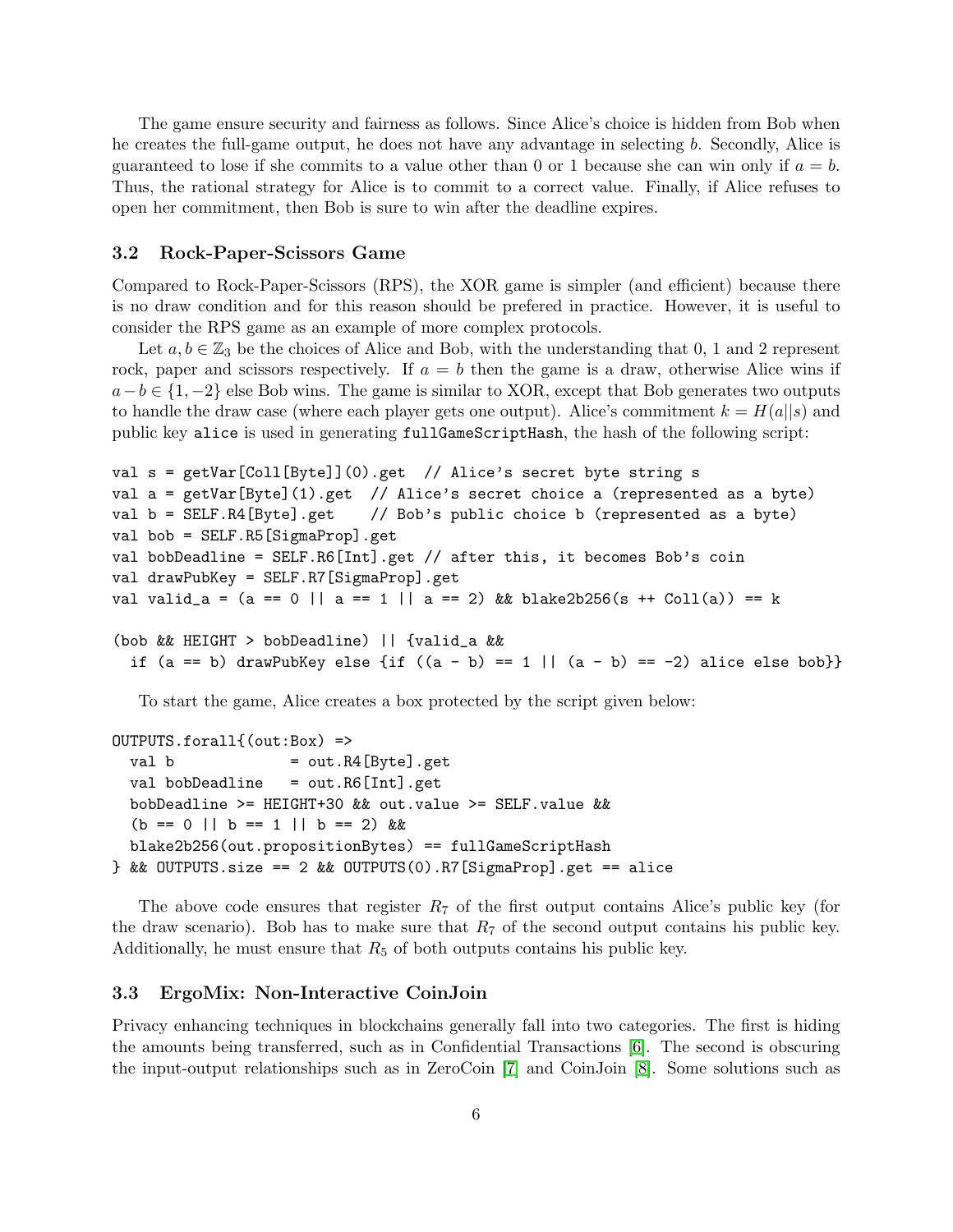MimbleWimble [\[9\]](#page-11-0) and Z-Cash [\[10,](#page-11-1) [11\]](#page-11-2) combine both approaches. We describe ErgoMix, another privacy enhancing protocol based on the latter approach. The protocol is motivated from ZeroCoin and CoinJoin to overcome some of their limitations.

ErgoMix uses a pool of *Half-Mix* boxes, which are boxes ready for mixing. This is called the  $H$ -pool. To mix an arbitrary box  $B$ , any one of the following is done:

- 1. Pool: Add box B to the H-pool and wait for someone to use it in a mix step.
- 2. Mix: Pick any box A from the H-pool and a secret bit b. Spend  $A, B$  to generate two Fully Mixed boxes  $O_0$ ,  $O_1$  such  $O_b$  and  $O_{1-b}$  are spendable by A's and B's owners respectively.

Privacy comes from the fact that boxes  $O_b$  and  $O_{1-b}$  are indistinguishable so an outsider cannot guess b with probability better than  $1/2$ . Thus, the probability of guessing the original box after n mixes is  $1/2^n$ . A box is mixed several times to reach the desired privacy. Figure [1b](#page-8-0) explains the protocol.

ErgoMix uses a primitive called a *Proof of Diffie-Hellman Tuple*, explained below. Let  $g, h, u, v$ be public group elements. The prover proves knowledge of x such that  $u = g^x$  and  $v = h^x$ .

- 1. The prover picks  $r \stackrel{R}{\leftarrow} \mathbb{Z}_q$ , computes  $(t_0, t_1) = (g^r, h^r)$  and sends  $(t_0, t_1)$  to the verifier.
- 2. The verifier picks  $c \stackrel{R}{\leftarrow} \mathbb{Z}_q$  and sends c to prover.
- 3. The prover sends  $z = r + cx$  to the verifier, who accepts if  $g^z = t_0 \cdot u^c$  and  $h^z = t_1 \cdot v^c$ .

We use the non-interactive variant, where  $c = H(t_0||t_1||m)$ . We call this proveDHTuple( $g, h, u, v$ ).

#### 3.3.1 The Basic Protocol

Without loss of generality, Alice will pool and Bob will mix. Let g be the generator of proveDlog.

- 1. **Pool:** To add a coin to the H-pool, Alice picks random  $x \in \mathbb{Z}_q$  and creates an output box A containing  $u = g^x$  protected by the script given below. She waits for Bob to join, who will  $\alpha$  do so by spending A in a transaction satisfying following conditions:
	- (a) It has two outputs  $O_0, O_1$  containing pairs  $(w_0, w_1), (w_1, w_0)$  respectively for  $w_0, w_1 \in G$ .
	- (b) One of  $(g, u, w_0, w_1), (g, u, w_1, w_0)$  is of the form  $(g, g^x, g^y, g^{xy})$ , a valid Diffie-Hellman tuple. This is encoded as  $\text{proveDHTuple}(g, u, w_0, w_1) \vee \text{proveDHTuple}(g, u, w_1, w_0)$ .
	- (c) The value of  $O_0, O_1$  is the same as that of A.
	- (d) Both  $O_0$ ,  $O_1$  should be protected by the script  $\tau_A \vee \tau_B$  given in the Mix step below.
- 2. Mix: Bob picks secrets  $(b, y) \in \mathbb{Z}_2 \times \mathbb{Z}_q$  and spends A with one of his own box to create two output boxes  $O_0$ ,  $O_1$  of equal value such that  $O_b$  is spendable by Alice alone and  $O_{1-b}$  by Bob alone. The boxes are indistinguisable in the sense that they have identical scripts operating on data registers c, d containing different (but related) elements from  $G$  as explained below.
	- (a) Registers  $(c, d)$  of  $O_b$  and  $O_{1-b}$  are set to  $(g<sup>y</sup>, u<sup>y</sup>)$  and  $(u<sup>y</sup>, g<sup>y</sup>)$  respectively.
	- (b) Each box is protected by the proposition  $\tau_A \vee \tau_B$ , where  $\tau_A$  and  $\tau_B$  are as follows:  $\tau_A$  = "Prove knowledge of x such that  $u = g^x$  and  $d = c^x$  via proveDHTuple $(g, c, u, d)$ ."  $\tau_{\mathsf{B}} =$  "Prove knowledge of y such that  $d = g^y$  via proveDlog(d)."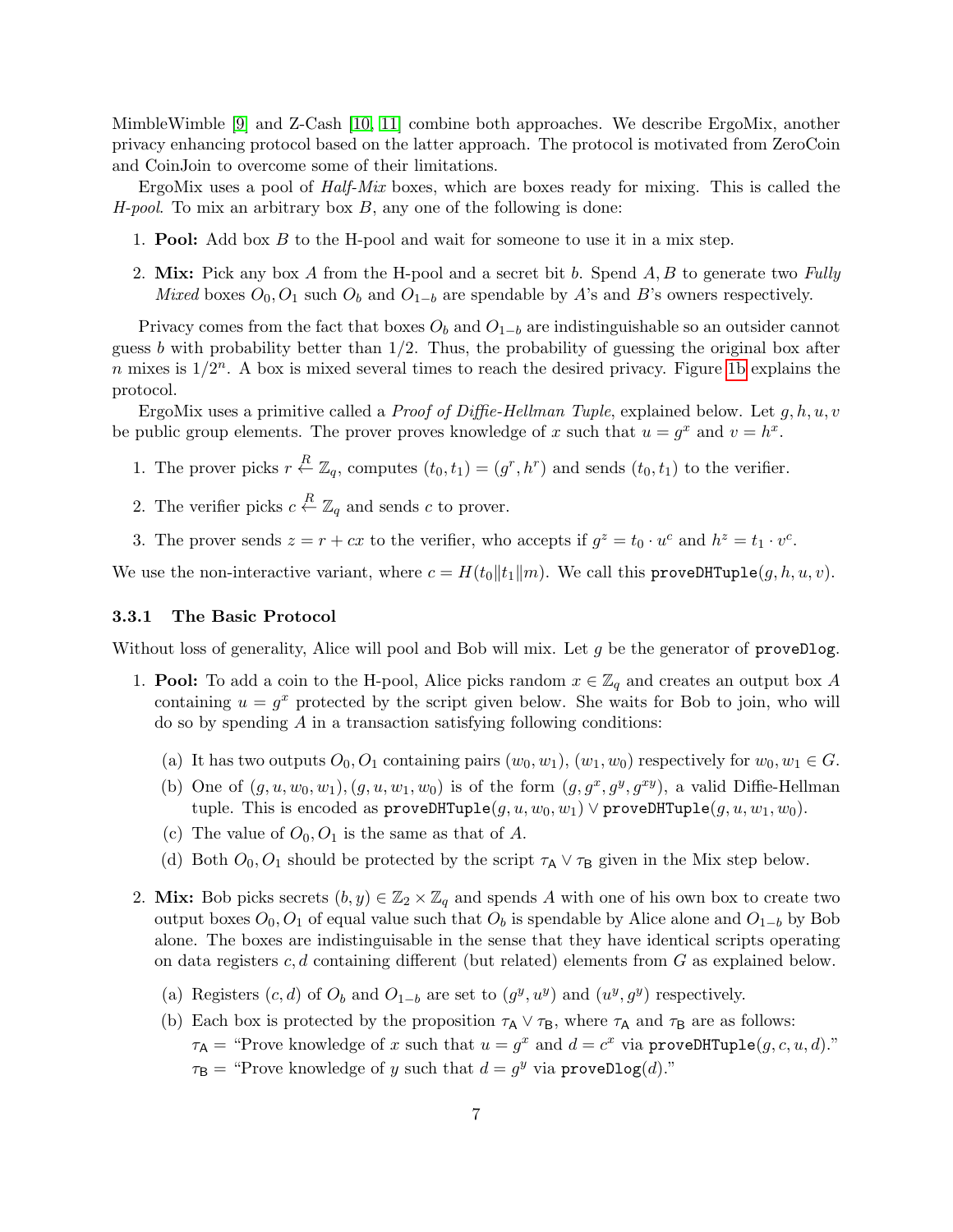After the mix, Alice and Bob can spent their respective boxes using their secrets. Alice can identify her box as the one with  $d = c^x$ .

ErgoScript Code: First compute fullMixScriptHash, the hash of the following script:

```
val u = SELF.R4[GroupElement].get // copied from previous transaction
val c = SELF.R5[GroupElement].get
val d = SELF.R6[GroupElement].get
proveDlog(d) || proveDHTuple(g, c, u, d)
```
Next create a script, halfMixScript, having the following code:

```
val u = SELF.R4[GroupElement].get
val u0 = OUTPUT(0).R4[GroupElement].get
val c0 = OUTPUT(0).R5[GroupElement].get // w0
val d0 = OUTPUT(0) . R6[GroupElement].get // w1val u1 = OUTPUT(1).R4[GroupElement].get
val c1 = OUTPUT(1).R5[GroupElement].get // w1val d1 = OUTPUT(1).R6[GroupElement].get // w0
val bob = u0 == u && u1 == u && c0 == d1 && c1 == d0 &&
          (proveDHTuple(g, u, c0, d0) || proveDHTuple(g, u, d0, c0))
val alice = proveDlog(u) // so Alice can spend if no one joins for a long time
val fullMixBox = {(b:Box) => blake2b256(b.propositionBytes) == fullMixScriptHash}
val fullMixTx = OUTPUT(0) \cdot value == SELF \cdot value \& OUTPUT(1) \cdot value == SELF \cdot value \&fullMixBox(OUTPUT(0)) && fullMixBox(OUTPUT(1))
```
fullMixTx && (bob || alice)

Alice's Half-Mix box is protected by halfMixScript given above, which Bob can spend using the condition bob. In case no one spends her box for a long time, she can do so herself using the condition alice, as long as she spends it in a mix transaction.

#### 3.3.2 Analysis Of The Protocol

Security: Observe that registers  $(c, d)$  of  $O_b$  and  $O_{1-b}$  contain  $(g^y, g^{xy})$  and  $(g^{xy}, g^y)$  respectively, implying that  $O_b$ 's spending condition reduces to  $\texttt{proveDlog}(g^{xy})\lor \texttt{proveDHTuple}(g, g^y, g^x, g^{xy})$  and  $O_{1-b}$ 's reduces to proveDlog $(g^y)$ ∨proveDHTuple $(g, g^{xy}, g^x, g^y)$ . Thus, while Alice can spend  $O_b$ using proveDHTuple with her secret x, she cannot satisfy the spending condition of  $O_{1-b}$ . Similarly, Bob can only spend  $O_{1-b}$  using proveDlog with his secret y. Bob must generate  $O_0$ ,  $O_1$  this way because he must prove that one of the outputs contains a valid DH tuple.

For privacy, observe that any two identical boxes protected by halfMixScript have spender indistinguisbility because each one is spent using a  $\Sigma$ -OR-proof that is zero-knowledge [\[1\]](#page-10-0). It can be shown that any algorithm that, given  $(g, g^x)$ , distinguishes  $(g^y, g^{xy})$  from  $(g^{xy}, g^y)$  can be used to solve the *Decision Diffie Hellman* (DDH) problem. It follows that our boxes, which are of this form, are also indistingushable if the DDH problem is hard.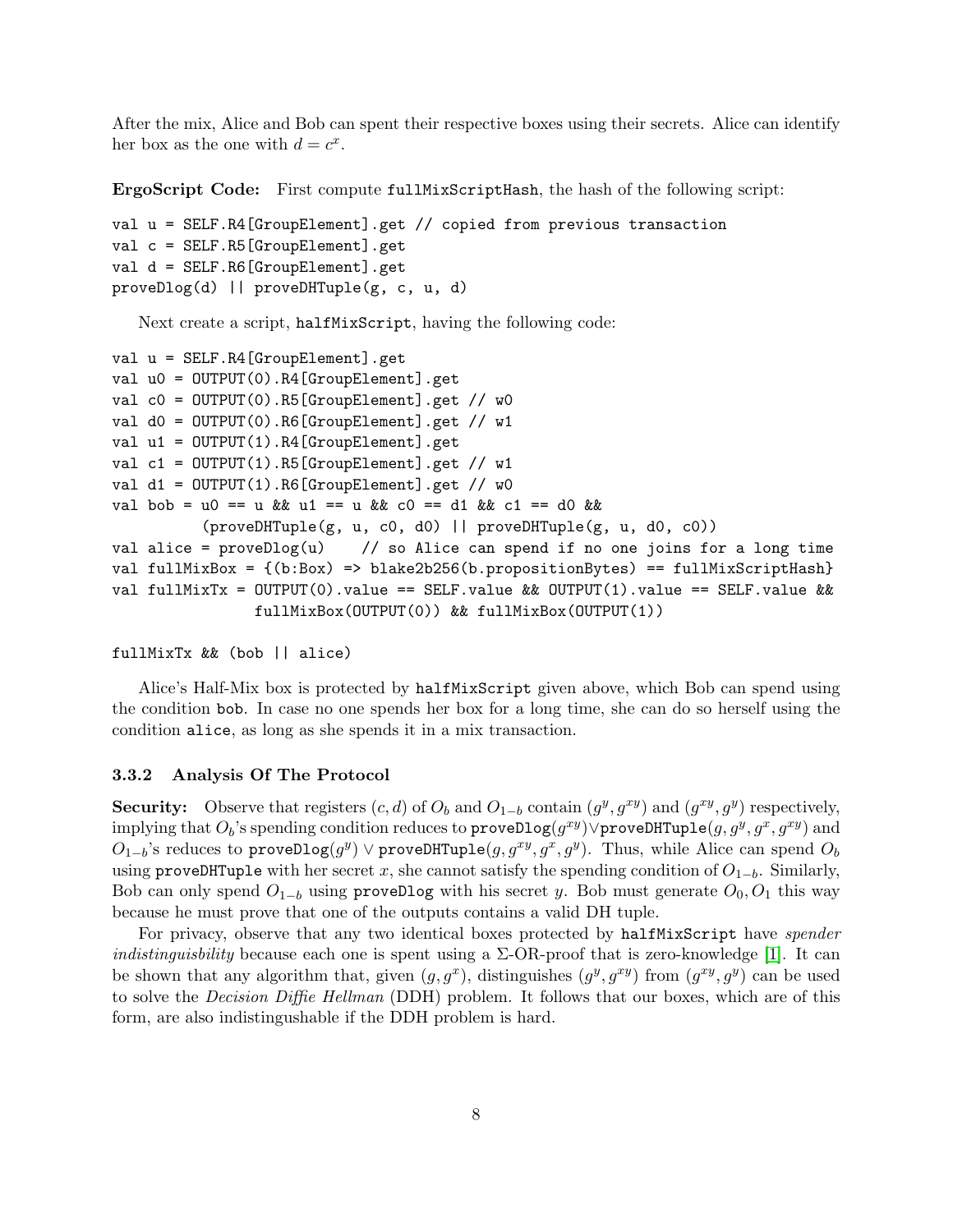<span id="page-8-0"></span>

Figure 1: Comparing CoinJoin and ErgoMix

Comparing with CoinJoin: CoinJoin [\[8\]](#page-10-7) is a privacy enhancing protocol, where multiple parties provide inputs and create outputs in a single transaction computed interactively such that the original inputs and outputs are unlinked. The optimal use of CoinJoin is when two inputs of equal value are joined to generate two outputs of equal value, and the process is repeated, as depicted in Figure [1a.](#page-8-0) This requires two parties to interactively sign a transaction offchain and this interactive nature is the primary drawback of CoinJoin, which ErgoMix aims to overcome. In ErgoMix, this interaction is replaced by public participation using the blockchain. While this adds one more transaction, it does not require interaction between the parties. Note that ErgoMix transactions are detectable, while CoinJoin transactions are indistinguishable from ordinary transactions.

Comparing with ZeroCoin: ZeroCoin is a privacy enhancing protocol that uses a mixing pool. An ordinary coin is added to the pool as a commitment c to some secrets  $(r, s)$ , and is later spent such that the link to  $c$  is not publicly visible. The value  $c$  must be permanently stored in the pool, since the spending transaction cannot reveal it. Instead, it reveals the secret s (the serial number) along with a zero-knowledge proof that s was used in a commitment from the pool. The serial number is permanently stored to prevent double spending. One consequence of this is that both the pool (the set of commitments) and the set of spent serial numbers must be maintained in memory for verifying every transaction. Another consequence is that the sizes of the these two sets increase monotonously. This is the main drawback of ZeroCoin (also ZCash [\[10\]](#page-11-1)), which ErgoMix tries to address. In ErgoMix, once a box is spent, no information about it is kept in memory, and in particular no data sets of monotonously increasing sizes are maintained.

**Offchain Pool:** The H-Pool can be kept entirely offchain, so that Alice's Half-Mix box need not be present on the blockchain till the time Bob decides to spend it. Alice sends her unbroadcasted transaction directly to Bob who will broadcast both transactions at some later time.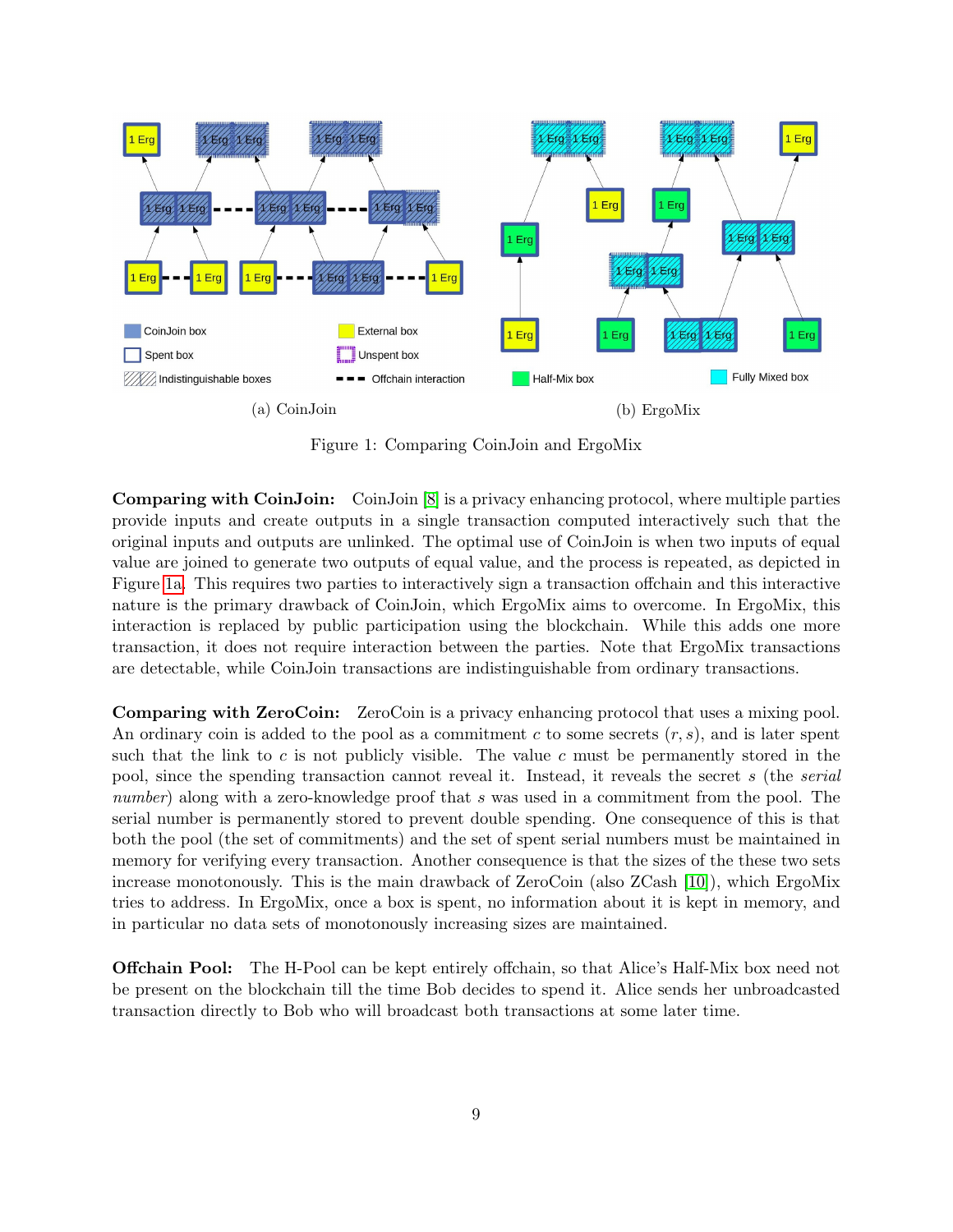Future enhancements: Compared to CoinJoin, ErgoMix requires an additional box (the Half-Mix box) as depicted in Figure [1.](#page-8-0) It will be better to have a variant that eliminates this box. One way to do this would be to find a way so that the mix step directly outputs two indistinguishable Half-Mix boxes that can be used either in the mix step or spent externally.

#### 3.3.3 Handling Fee In ErgoMix

Similar to ZeroCoin and the canonical variant of CoinJoin in Figure [1a,](#page-8-0) each coin in ErgoMix must be of a fixed value, which is carried over to the next stage. This is fine in theory but implies zero-fee transactions, which is not possible in practice. Below we discuss some approaches for handling fee.

Assume that fee is paid in *mixing tokens*, which are tokens<sup>[1](#page-9-0)</sup> issued by a 3rd party and that creation of a mixed output consumes one such token. A mix transaction (which has two such outputs) consumes exactly two mixing tokens and, to maintain privacy, the balance must be equally distributed between the two outputs. Below are some strategies to ensure fairness in fee payment.

1. Perfect Fairness: Alice's Half-Mix box contains i mixing tokens and she requires each output box to contain  $i - 1$  mixing tokens. Thus, Alice can mix her coin i times.

This optimal fee strategy, however, has two drawbacks. Firstly, it has weakened privacy because it restricts the coins that can be mixed. Secondly, it impacts usability because there may not be boxes with the desired number of tokens. The approximate fairness strategy, discussed next, has better privacy and usability at the cost of reduced fairness.

2. Approximate Fairness: Alice relaxes her condition by requiring that Bob contribute at least one token in the mix. However, she also requires Bob to have *initially* started with exactly 1000 tokens in his first mix. Thus, if Bob is contributing, say, 1 token in the current mix, then Alice wants to ensure that he actually got there 'the hard way', by starting out with 1000 tokens and losing them in sequential mixes. This can be done as follows:

Firstly, the token issuer must restrict the entry of tokens by issuing them only in batches of 1000 in a box protected by the script below, which requires that the tokens can be transferred (as a whole) only if the transaction is either a mix transaction or creates a Half-Mix box:

```
val halfBox = {(b:Box) => blake2b256(b.propositionBytes) == halfMixScriptHash}
val sameTokenHalfBox = \{(b:Box) \Rightarrow \text{halfBox}(b) \& b \text{. tokens}(0) = \text{SELF. tokens}(0)\}carol && (halfBox(INPUTS(0) || sameTokenHalfBox(OUTPUTS(0))) // carol is buyer
```
The value halfMixScriptHash is a hash of halfMixScript, which has the following additional code: out.R7[Coll[Byte]].get == blake2b256(SELF.propositionBytes), thereby ensuring that  $R_7$  of each output contains its hash. The code of full MixScript is modified:

```
val halfMixScriptHash = SELF.R7[Coll[Byte]].get
val halfBox = {(b:Box) => blake2b256(b.propositionBytes) == halfMixScriptHash}
val sameTokenHalfBox = \{(b:Box) \Rightarrow \text{halfBox}(b) \& b.tokens(0) = \text{SELF}.\text{tokens}(0)\}val noToken = \{(token: (Coll [Byte], Long)) \Rightarrow token . 1 != SELF. tokens (0) . 1\}
```
<span id="page-9-0"></span><sup>1</sup>Every transaction may generate any quantity of at most one token, whose ID is the box-ID of the first input. For other token-IDs, the sum of quantities in outputs must be less than or equal to the sum of quantities in inputs.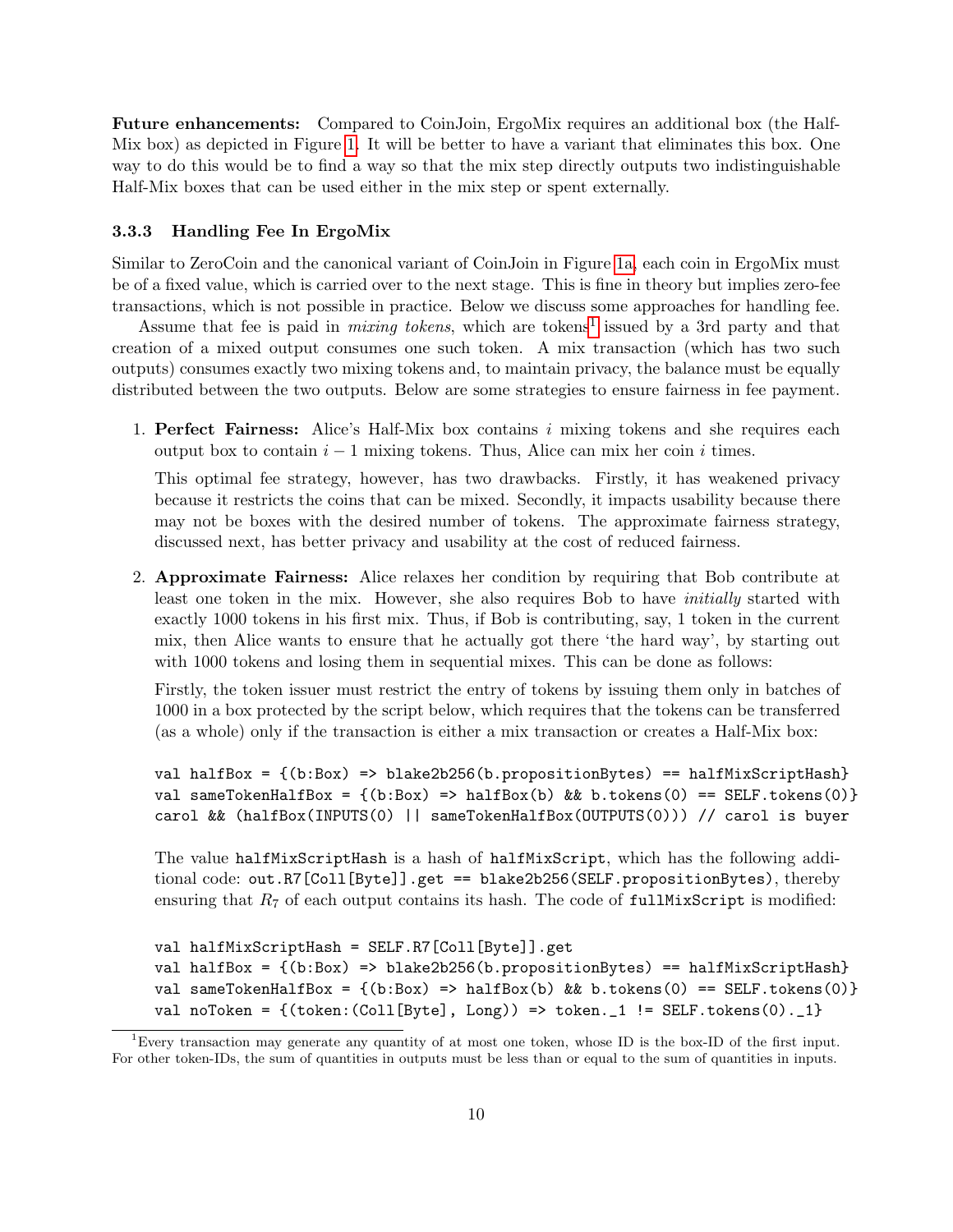```
val noTokenBox = \{(b:Box) \implies b.tokens.forall(noToken)\}val noTokenTx = OUTPUTS.forall(noTokenBox)
(halfBox(INPUTS(0)) || sameTokenHalfBox(OUTPUTS(0)) || noTokenTx) && ...
```
3. First Spender Pays Fee: Another enhancement, primarily in perfect fairness, is to benefit the party that is willing to wait longer. We then require that the fee for the mix transaction be paid by the first party that spends an output. We can identify the first spender as follows.

A mix transaction must generate exactly 4 quantities of a token (with some id x) distributed equally among 4 outputs. Two of these are the standard mix outputs  $O_0$ ,  $O_1$  with the additional spending condition that one output must contain some non-zero quantity of token  $x$ . The other two boxes,  $O_2$ ,  $O_3$ , have the following identical spending conditions:

- (a) The sum of quantities of token  $x$  in the inputs and outputs is 3 and 2 respectively.
- (b) One output contains 2 quantities of token x protected by the same script as this box.

Then it the second spender if and only if there is an input with two quantities of token  $x$ . The mix step will create an additional box with two tokens spendable by the second spender.

# 4 Conclusion

This article described smart contracts written in ErgoScript. The examples build upon concepts from the ErgoScript white-paper [\[3\]](#page-10-2). More advanced contracts will be discussed in another tutorial.

### References

- <span id="page-10-0"></span>[1] Ivan Damgård. On Σ-Protocols, 2010. <http://www.cs.au.dk/~ivan/Sigma.pdf>.
- <span id="page-10-1"></span>[2] Claus-Peter Schnorr. Efficient signature generation by smart cards. Journal of Cryptology, 4(3):161–174, 1991.
- <span id="page-10-2"></span>[3] Ergoscript, a cryptocurrency scripting language supporting noninteractive zero-knowledge proofs. <https://docs.ergoplatform.com/ErgoScript.pdf>, 03 2019.
- <span id="page-10-3"></span>[4] Scorex Foundation. Sigmastate interpretter. [https://github.com/ScorexFoundation/](https://github.com/ScorexFoundation/sigmastate-interpreter) [sigmastate-interpreter](https://github.com/ScorexFoundation/sigmastate-interpreter), 2017.
- <span id="page-10-4"></span>[5] Adding anti-theft feature to bitcoin using a new address type. [https://bitcointalk.org/](https://bitcointalk.org/index.php?topic=4440801.0) [index.php?topic=4440801.0](https://bitcointalk.org/index.php?topic=4440801.0), 06 2018.
- <span id="page-10-5"></span>[6] Gregory Maxwell. Confidential transactions. [https://people.xiph.org/~greg/](https://people.xiph.org/~greg/confidential_values.txt) [confidential\\_values.txt](https://people.xiph.org/~greg/confidential_values.txt), 2015.
- <span id="page-10-6"></span>[7] Ian Miers, Christina Garman, Matthew Green, and A.D. Rubin. Zerocoin: Anonymous distributed e-cash from bitcoin. pages 397–411, 05 2013.
- <span id="page-10-7"></span>[8] Coinjoin: Bitcoin privacy for the real world. <https://bitcointalk.org/?topic=279249>, 08 2013.